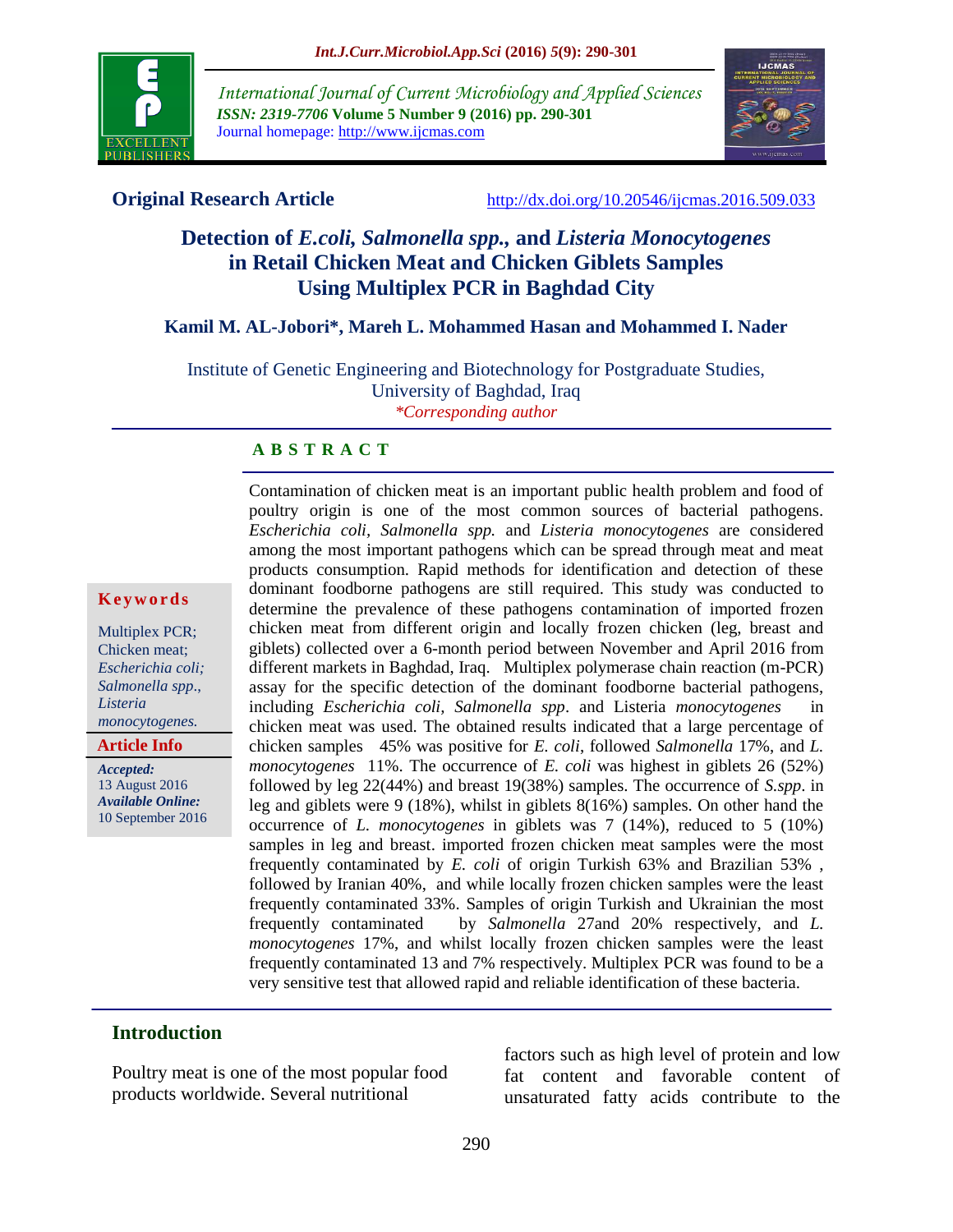popularity of poultry meat, of which sensory, dietary and economic factors are important ( Abd El-Aziz, 2013). Outbreaks and Foodborne pathogens pose a significant threat to human public health, leading to a substantial economic burden both in developed and less developed countries (Chen *et al*., 2012).

More than 250 known foodborne diseases could be caused by food contaminated with bacteria, viruses, parasites, and toxins, which continue to be a public health problem in the world (Ahmed *et al*., 2014). Of these, bacteria cause a large proportion (approximately 90%) of all foodborne illnesses. The bacterial pathogens that are most likely to be found in commonly slaughtered livestock (cattle, sheep, and swine) and poultry (chicken and turkey) (Food Safety and Inspection Service, 1999). Chicken meats comprise about the twothirds of the total production in the world (Mead, 2000). Meat and poultry carcasses and their parts are frequently contaminated with pathogens which reach the carcasses from intestinal tract or from fecal material on feet and feathers (Dinçer and Baysa, 2004).

In Iraq and many countries, foodborne pathogens and microbial food safety indicators that are prevalent in poultry, especially, *Salmonella, Listeria monocytogenes*, and *Escherichia coli*, have been reported (Kupradit *et al*., 2013, Rodpai *et al*., 2013,Saeed *et al*., 2013, Zhao *et al*., 2014, Adwan *et al*., 2015, AL Jobori and Aboodi, 2015,AL- Jobori *et al*., 2015, AL-Jobori and AL-Bakri, 2015,Nguyen *et al*., 2015, Hassan and Hama Saleh,2016).To minimize the prevalence of foodborne diseases and reduce microbial contamination in food supplies, effectively monitoring the occurrence and distribution of bacterial pathogens in food is essential.

The most common tools of standard methods used for pathogen detection are cultural based method, immunological based method, and molecular based methods (Lazcka *et al*., 2007). Classical cultural methods for the detection of *Salmonella spp., Listeria monocytogenes* and *Escherichia coli* are time-consuming and costly. Including step of pre-enrichment and isolation of presumptive colonies of bacteria on solid media, and final confirmation by biochemical and/or serological identification have been applied to detect foodborne pathogens (Lazcka *et al*. 2007, Xu *et al*. 2012). These methods are introducing sampling and enumeration errors, as these pathogenic bacteria occur in low numbers. In fact, the low-throughput of these traditional methods does not allow rapid screening of large numbers of food samples for the presence of one or more pathogens (Abubakar *et al.* 2007). To overcome these limitations, multiplex polymerase chain reaction (m-PCR), real-time PCR, and oligonucleotide arrays have been applied to detect multiple pathogens simultaneously (You *et al*., 2008; Severgnini *et al*., 2011). During the last few years, international standards have been agreed the use of PCRbased detection of foodborne pathogens and legislations are implementing new types of analyses as the accepted official methods. For example, European regulation EC 2073/2005 allows the use of alternative detection methods based on certified analyses of international standards (EC, 2005).

Multiplex polymerase chain reaction (m-PCR) is a reaction that amplifies more than one target gene simultaneously by mixing multiple primer pairs. mPCR-based methods have been widely used and adapted for the rapid detection of single and multiple bacterial species, for example*, Salmonella spp., Escherichia coli*, and *L.*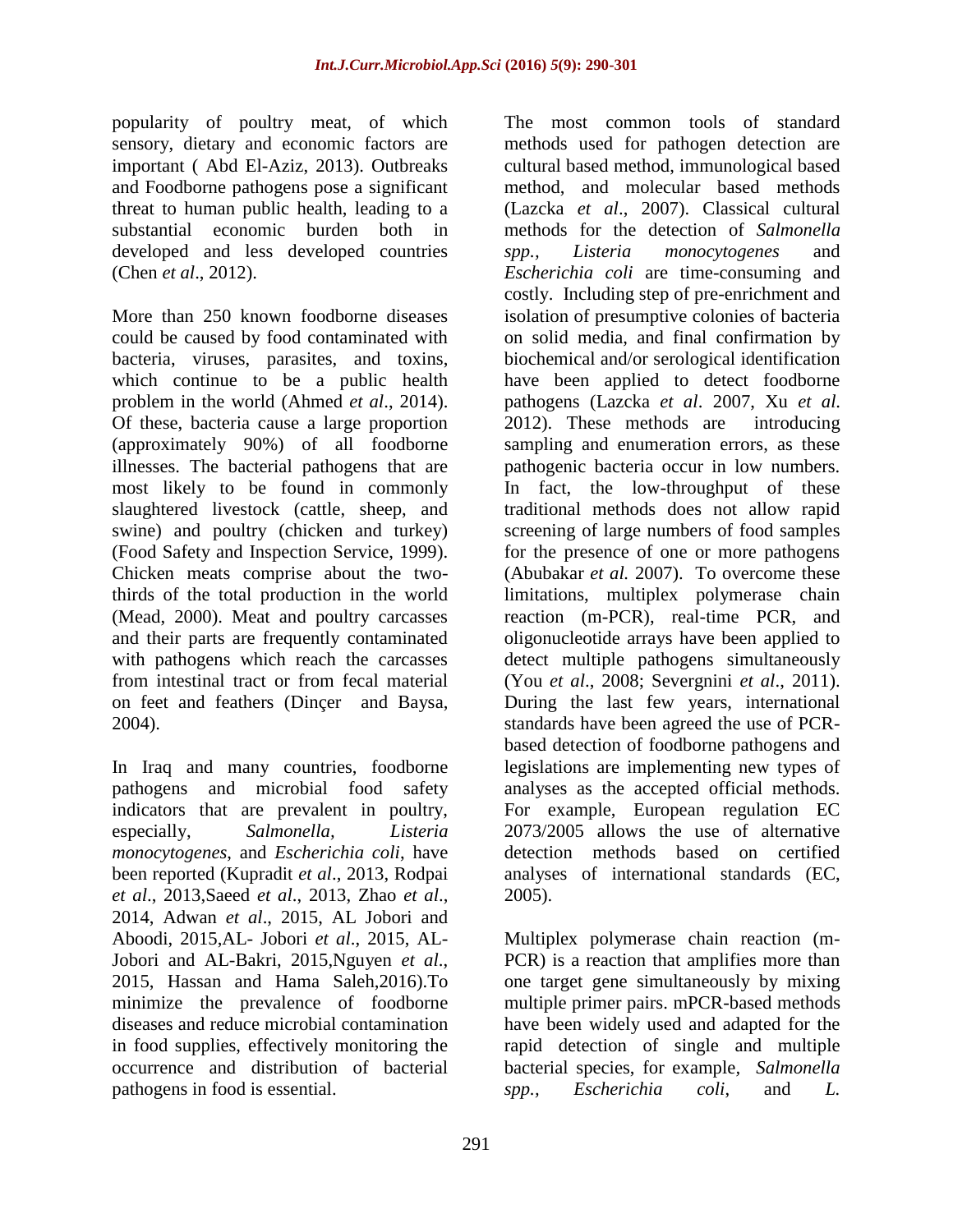*monocytogenes* in meat (Kupradit *et al*., 2013)in chicken meat ( Zarei *et al*., 2013). Although mPCR can amplify multiple targets in a single tube, its detection capability is still restricted to only a few targets per assay due to the complexity of the amplification (Wang *et al*., 2007). For these reasons, typically only 2 ( Radhika *et al*., 2014, AL Jobori and Aboodi, 2015 ), 3 (Xiao *et al*., 2014, Zhao *et al*., 2014,AL-Jobori *et al*., 2015, Adwan *et al*., 2015),4 (Wei *et al*., 2013), or 5 (Chen *et al*., 2012) bacterial species are simultaneously detected using m-PCR. However, most research has not combined the detection of *Escherichia coli*, *Salmonella spp.* and *L. monocytogenes* together.

The gene specificity for all the bacteria of interest can be used in the m-PCR to detect each bacterial species. Therefore the objective of this study is to detect the prevalence of *Salmonella spp*., *Escherichia coli,* and *L. monocytogenes*, in frozen raw chicken meat (leg, breast and giblets) using multiplex PCR to take care during cooking and consumption of these products.

# **Materials and Methods**

# **Collection of Samples**

During a 6-month period between November and April 2016, a grand total of 150 random samples of frozen chicken meat cuts (leg, breast and giblets) were collected of five origins (Turkish, Iraqi, Iranian, Brazilian and Ukrainian) from different markets at Baghdad governorate.

The collected samples were transferred directly to the laboratory in an ice box with a minimum of delay, and samples were kept frozen until analysis. Thawing of samples occurred during overnight incubation in refrigerator (Roberts and Greenwood, 2003).

#### **Preparation of Samples**

The samples were cut into pieces and 25 grams of the examined samples were weighed aseptically into sterile blender container and 225 ml of nutrient broth were added. Each sample was then homogenized in the blender at 2000 rpm for 1-2 minutes to provide a food homogenate (APHA, 1992). The homogenate was incubated at 37°C for 24 h.

# **DNA Extraction**

A volume of 1.5 ml of the post-enriched sample was centrifuged at 14,000 g for 1 min, DNA was extracted using Presto Nini g DNA Bacteria Kit according to manufactures' instructions (Geneaid, Korea). The extracted DNA was stored at  $-20^\circ$  C until use.

# **Agarose Gel**

After genomic DNA extraction, agarose gel electrophoresis was adopted to confirm the presence and integrity of the extracted DNA. A 10 μl portion of the sample was analyzed by electrophoresis in agarose gel (2%), staining with ethidium bromide (Promega USA), and visualized in UV light. A DNA molecular weight standard 100 bp was analyzed alone with the samples (Wang *et al*., 1997).

# **PCR Primers**

For m-PCR assay, three primer sets were selected. The primers sequences and their corresponding genes are shown in Table 1.

# **Multiplex PCR Reaction**

The PCR amplification was performed in a final volume of 25 μl containing 4 μl of DNA template where 1 μl of each primer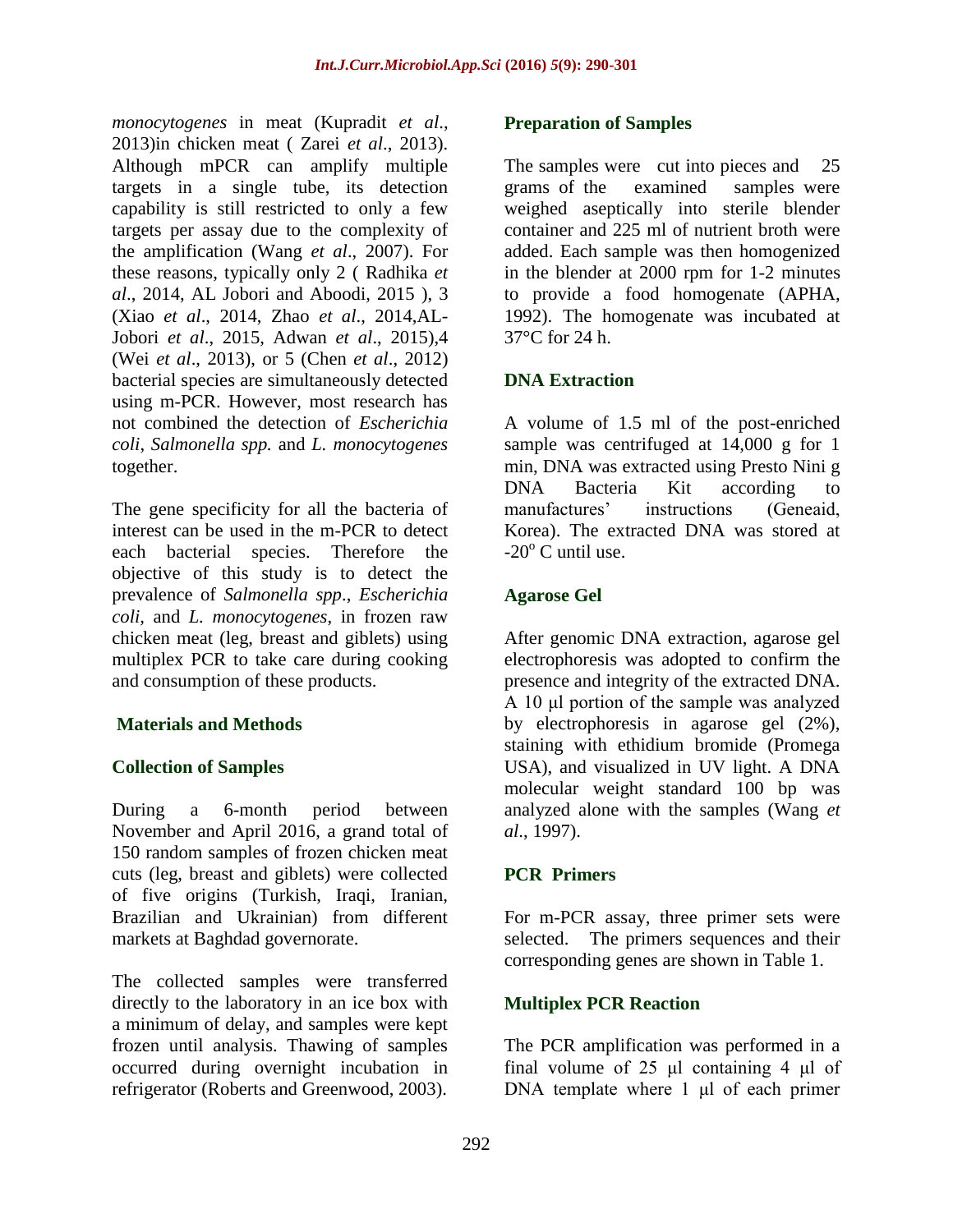was added, together with 10 μl of nuclease free water, 5 μl master mix.PCR reactions were performed in a thermal cycler (Eppendorf, Mastercycler Gradient) under the following conditions: initial denaturation at 94ºC for 5 minutes, denaturation at 94ºC for 1 minute, primer annealing at 60ºC for 1 minute, and extension at 72ºC for 5 minutes. The final cycle included a 10-minute additional extension at 72ºC. PCR products were observed following gel electrophoresis on 2% agarose gels (Promega,USA) using ethidium bromide staining (Promega,USA).

# **Results and Discussion**

In the present study, the multiplex PCRbased method was used for detection of three food-borne pathogens after enrichment. The amplifications of the mPCR products were visualized in agarose gel and a 153 base pair fragment (*uidR* gene ) was identified in the positive samples for the genus *E. co*li; a 284 base pair fragment (*invA* gene) for the samples belonging to the *S. spp*. and a 217 base pair fragment (*LIS* gene ) for the samples belonging to the *L. monocytogenes.*The specificities of these genes (Table 1) were tested using the gDNA templates. Figure 1 shows the data from multiplex assay performed on the three tested pathogens. As shown, after enrichment, the method was able to detect the pathogens at the tested contamination levels in chicken meat (leg, breast and giblets) samples. The prevalence of *E. coli*, *Salmonella spp*. and *L. monocytogenes* in different chicken cuts were shown in Table 2 by using this method.

One or more of the bacterial pathogens were detected in 87 of 150 (58%) samples.In this study, uidR gene was present in 67 samples. The *invA* gene was present in 26 samples and *LIS* gene was found in 11 samples.A large percentage of chicken samples 45%

was positive for *E. coli*, followed *Salmonella* 17%, and *L. monocytogenes*  11% (Table 2). The occurrence of *E. coli* was highest in giblets 26 (52%) followed by leg 22(44%) and breast 19(38%) samples. The occurrence of *S.spp*. in leg and giblets were 9  $(18\%)$ , whilst in giblets  $8(16\%)$ samples. On other hand the occurrence of L. monocytogenes in giblets was 7 (14%), reduced to 5 (10%) samples in leg and breast (Table 2).

The results given in figure 2 indicated that imported frozen chicken meat samples were the most frequently contaminated by *E. coli*  of origin Turkish 63% and Brazilian 53% , followed by Iranian 40% , and while locally frozen chicken samples were the least frequently contaminated 33% .Samples of origin Turkish and Ukrainian the most frequently contaminated by *Salmonella* 27 and 20% respectively, and *L. monocytogenes* 17%, and whilst locally frozen chicken samples were the least frequently contaminated 13 and 7% respectively.

Contaminations of meat by bacteria have been linked to consumer health problems, as reported by outbreaks and recalls from marketplaces associated with contaminated products. Although classical microbiological methods offer reliable and standardized procedures for the detection of food-borne pathogens (e.g. ISO standards), they often including time consuming analyses that are not always compatible with the need for rapid results. The mPCR based assay was a rapid method and compatible with most methods used to ensure the safety of food products. Bacterial contaminations could be detected specifically depending on the selected primers and the process of determination was much shorter than standard microbiological methods. In this study, multiplex PCR as a rapid and cost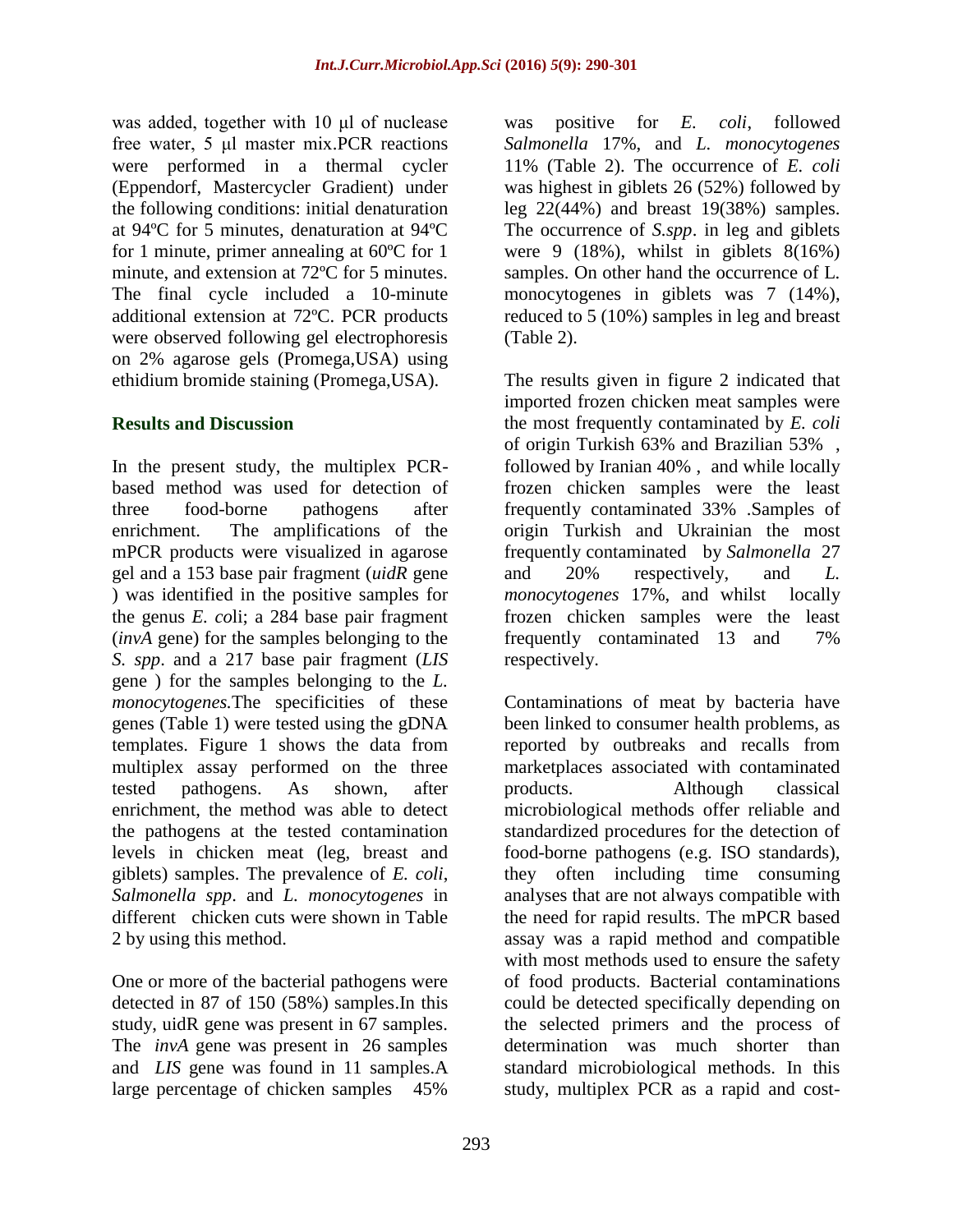effective method, was used for the detection of pathogens in chicken meat.

Triplex PCR method was successfully used to investigate the risk of potential foodborne bacterial contaminations in 150 samples collected from different markets at Baghdad governorate. Our data showed that poultry samples appear to be prominent reservoirs of *E. coli*, *Salmonella*, and *L. monocytogenes*(Table 2). Experimental results using specific primer sets showed that three target genes were successfully amplified without nonspecific bands in the triplex PCR, demonstrating the specificity of this method (Figure. 1). The three genera of bacteria (*E. coli*, Salmonella, and *Listeria*) targeted in the current study have been associated with food borne infections and diseases as reported by others(Chen *et al*., 2012; Saeed *et al*., 2013; Zarei *et al*., 2013; Zhao *et al*., 2014, Adwan *et al*., 2015, Nguyen *et al*., 2015, Hassan and Saleh, 2016). The authors have previously reported that white cheese, meat, chicken, vegetative, ice cream and beverage samples were contaminated with this pathogens (AL Jobori and Aboodi, 2015,AL- Jobori *et al*., 2015, AL-Jobori and AL-Bakri, 2015).

As shown in Table 2. a large percentage of chicken samples 45% was positive for *E. coli*, followed *Salmonella* 17%, and *L. monocytogenes* 11%. The incidence of *E. coli* and L. monocytogenes were more frequently in giblets than in leg and breast samples. The presence of *E. coli* in high numbers may be due to improper slaughtering techniques, contaminated surfaces and/or handling of the meat by infected food handlers (Nel *et al*., 2004). Also, the presence of these pathogens can be due to contamination taking place during the meat processing at slaughterhouse or to the retailers' poor handling of meat (Kagambèga *et al*., 2012). In the last decade, there has

been a wide interest in the use of the multiplex PCR (mPCR) technique. mPCR approaches have been applied to detect different species of several bacteria, to differentiate closely related species and to recognize single species (Settanni and Corsetti, 2007). Most of foodborne pathogens have a zoonotic origin and have reservoirs in healthy food animals from which they spread to an increasing variety of foods. *E. coli*, *Salmonella* and *L. monocytogenes* are the most common and frequent pathogens responsible for food poisoning and food related infections. According to WHO, 25% of the diarrhea in foodborne illness is caused by food infected with *E. coli* (WHO, 2006). The results of the present study revealed that chicken meat can be easily contaminated by *E. coli.* Preparation of healthy chicken meat is very important. We recommend the PCR technique as an accurate, rapid, and safe method for inspection of chicken meat. Providing healthy food has been considered in many countries (Momtaz and Jamshidi, 2013).

*Salmonella spp*. is among the most important food borne pathogens in the world. Poultry and poultry products are usually causing human salmonellosis outbreaks. Chicken products are widely acknowledged to be a significant reservoir for *Salmonella*. They have frequently been incriminated as a source of *Salmonella c*ontamination and consequently thought to be major sources of the pathogen in humans (Baeumler *et al*., 2000). Furthermore, one of the commonest causes of *Salmonella* infection reported in humans has been through the handling of raw poultry carcasses and products, together with the consumption of undercooked poultry meat (Panisello *et al*., 2000). *Salmonella spp.* was detected 18% in leg and breast, and 16% in giblets samples(Table 2) which may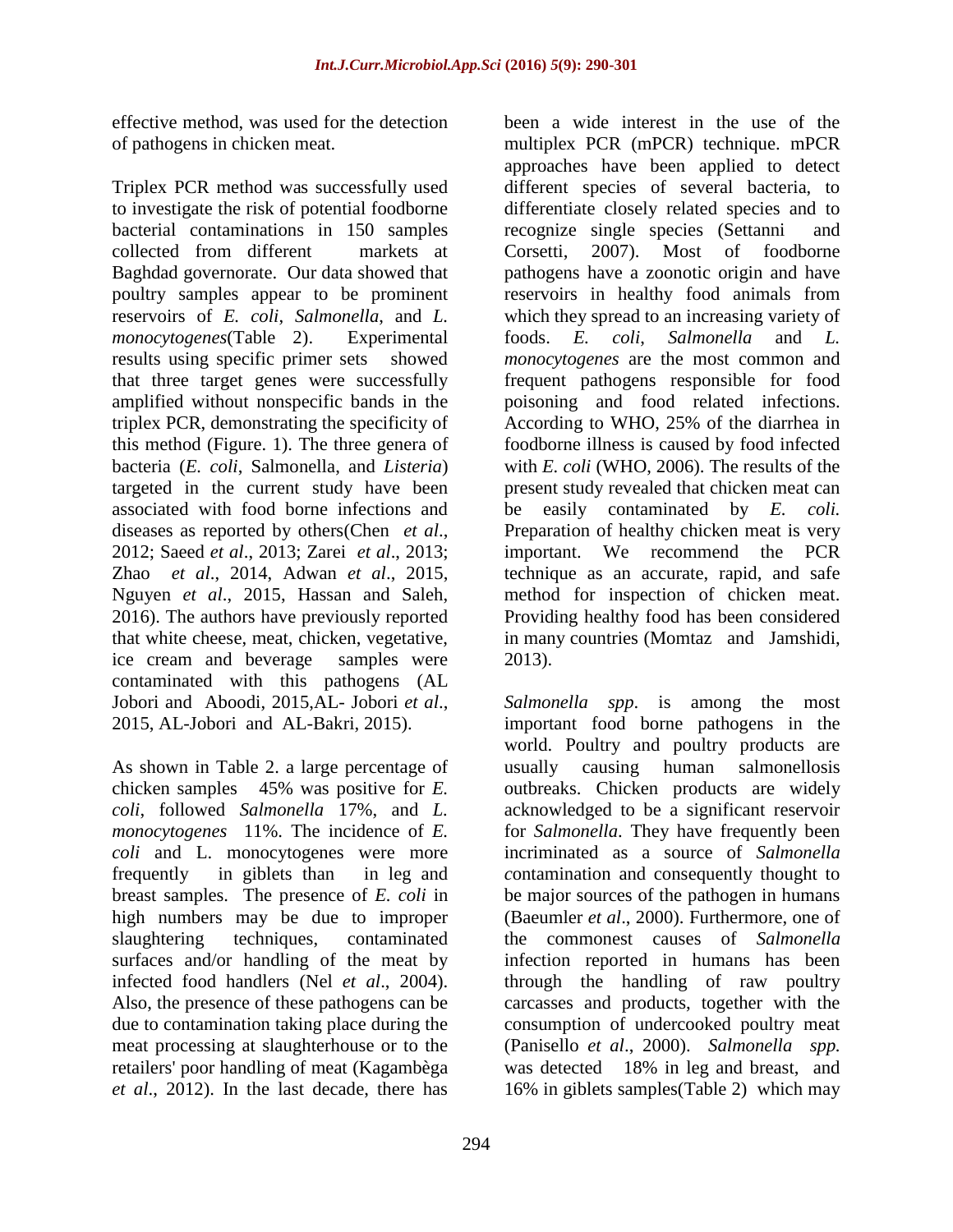interpret due to that the defeathering process may spread microorganisms between carcasses or from the defeathering equipment contributing to an increase in the numbers of psychrotrophs and aerobe mesophiles on the carcasses. The evisceration process provides an opportunity for cross contamination from human, equipments and worker's hands (Jackson *et al*., 2001). The leading source of contamination of carcasses by *Salmonella* is the evisceration step at the slaughterhouse (Bouchrif *et al*., 2009). As well as poor hygiene conditions, regarding the temperature of storage, the equipment and the employees' personal hygiene. The cutting tables were seldom washed or disinfected before use. These benches could therefore be reservoirs from which *Salmonella* could spread to other equipment through flies or direct contact (Stevens *et al*., 2006). The extent of *Salmonella* presence from the fresh raw chicken and frozen chicken were similar; however, significantly more samples were contaminated with *Salmonella* compared to

other categories. The prevalence of Salmonella in the UK poultry was found to be 25-29% using the cultural methods (Soumet *et al*., 1999). Using the multiplex-PCR method, *Salmonella typhimurium* and *Salmonella enteritidis* strains were detected in 30.6% of environmental swabs of poultry houses in Ploufragan, France (Zarei *et al*., 2012) Thus, the incidences of *Salmonella* in Baghdad, Iraq were nearly similar to those reported for the European poultry.

As shown in Table 2, the occurrence of *L. monocytogenes* was highest in giblets (14%) followed by leg and breast (10%). *L. monocytogenes* can be found in a wide variety of raw and processed foods. Various meats and meat products such as beef, lamb, pork, and chicken, milk and dairy products, seafood and fish products have all been associated with *Listeria* contaminations (Rocourt and Cossart, 1997 ). We have previously reported that 4% of white cheese samples contaminated with this pathogen (AL-Joobori and Aboodi, 2015).

| <b>Species</b>            | Target<br>gene | PCR primers' sequences $(5' - 3')$ | Product<br>size | References              |
|---------------------------|----------------|------------------------------------|-----------------|-------------------------|
| Salmonella<br>spp.        | invA           | invA F:GTGAAATTATCGCCACGTTCGG      | 284 bp          | Rahn et al.,<br>1992    |
|                           |                | invA R:TCATCGCACCGTCAAAGG          |                 |                         |
| Escherichia<br>coli       | uidR           | UidR F:TGTTACGTCCTGTAGAAAGCCC      | 153bp           | Bej et al., 1991        |
|                           |                | R:AAAACTGCCTGGCACAGCAAT            |                 |                         |
| Listeria<br>monocytogenes | <b>LIS</b>     | LIS F:TCATCGACGGCAACCTCGG          | $217$ bp        | Germini et al.,<br>2009 |
|                           |                | LISR:TGAGCAACGTATCCTCCAGAGT        |                 |                         |

# **Table.1** Microorganisms, target genes, sequences and sizes of the amplified fragments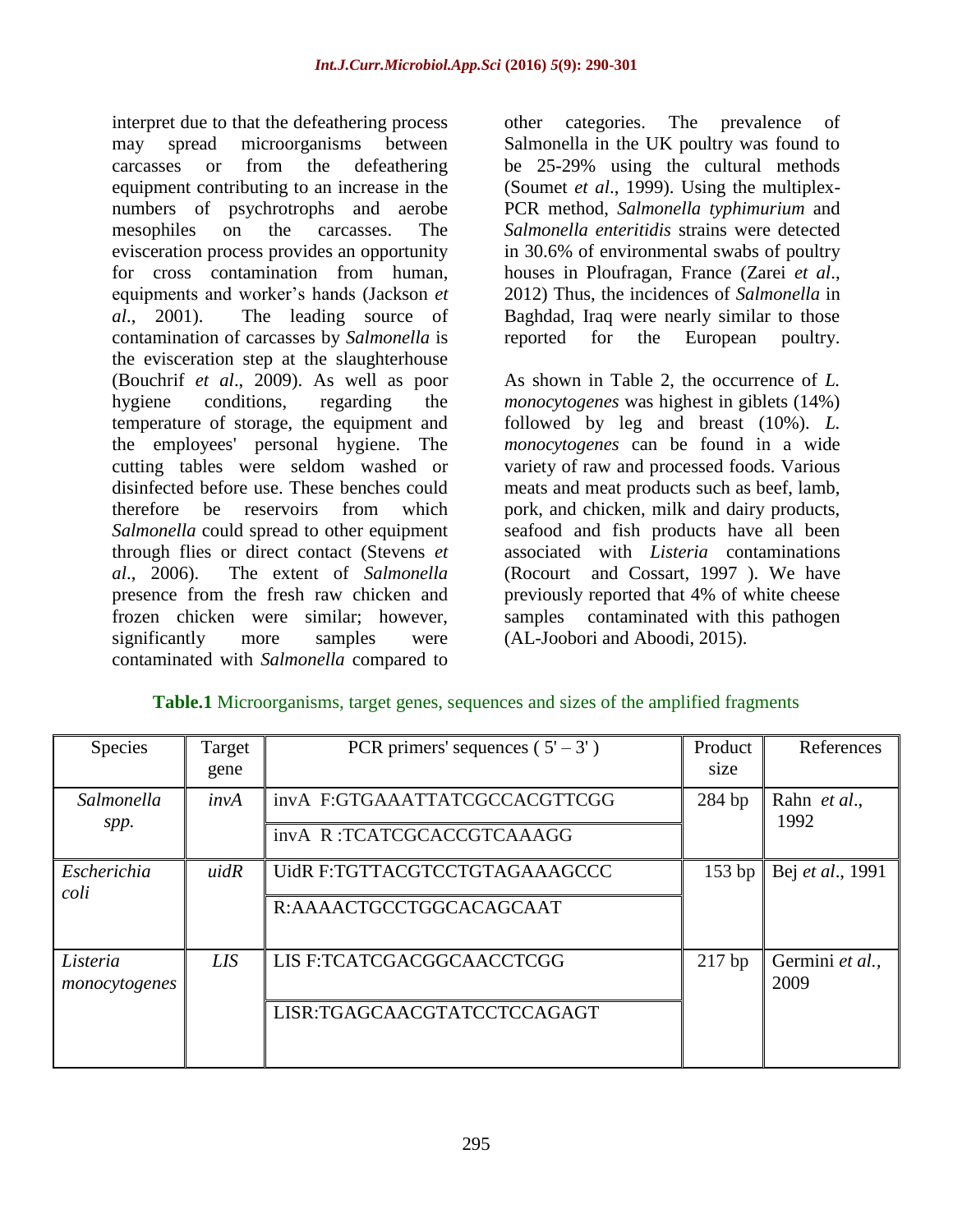| <b>Samples</b> | Incidence of pathogens mPCR |         |                 |  |
|----------------|-----------------------------|---------|-----------------|--|
|                | E. coli                     | S. spp  | L.monocytogenes |  |
| Leg            | 22(44%)                     | 9(18%)  | $5(10\%)$       |  |
| <b>Breast</b>  | 19(38%)                     | 9(18%)  | $5(10\%)$       |  |
| Giblets        | 26(52%)                     | 8(16%)  | 7(14%)          |  |
| Total          | 67(45%)                     | 26(17%) | $17(11\%)$      |  |

| Table.2 Incidence of <i>E.coli, Salmonella spp</i> and <i>L. monocytogenes</i> in examined samples. |  |  |
|-----------------------------------------------------------------------------------------------------|--|--|
|                                                                                                     |  |  |

**Fig.1** Multiplex PCR applied to multiple Pathogen detection Lane M: 100 bp DNA ladder, Lane :1,2,3,4,5,6 Multiple pathogen, *E. coli* 152 bp, *Salmonella* 284 bp, and *L. monocytogenes* 217bp, Lane:7,8 Negative control.



**Fig.2** Distribution of *E. coli*, *Salmonella* spp. and *L. monocytogenes* in five selected origin based on results of mPCR.

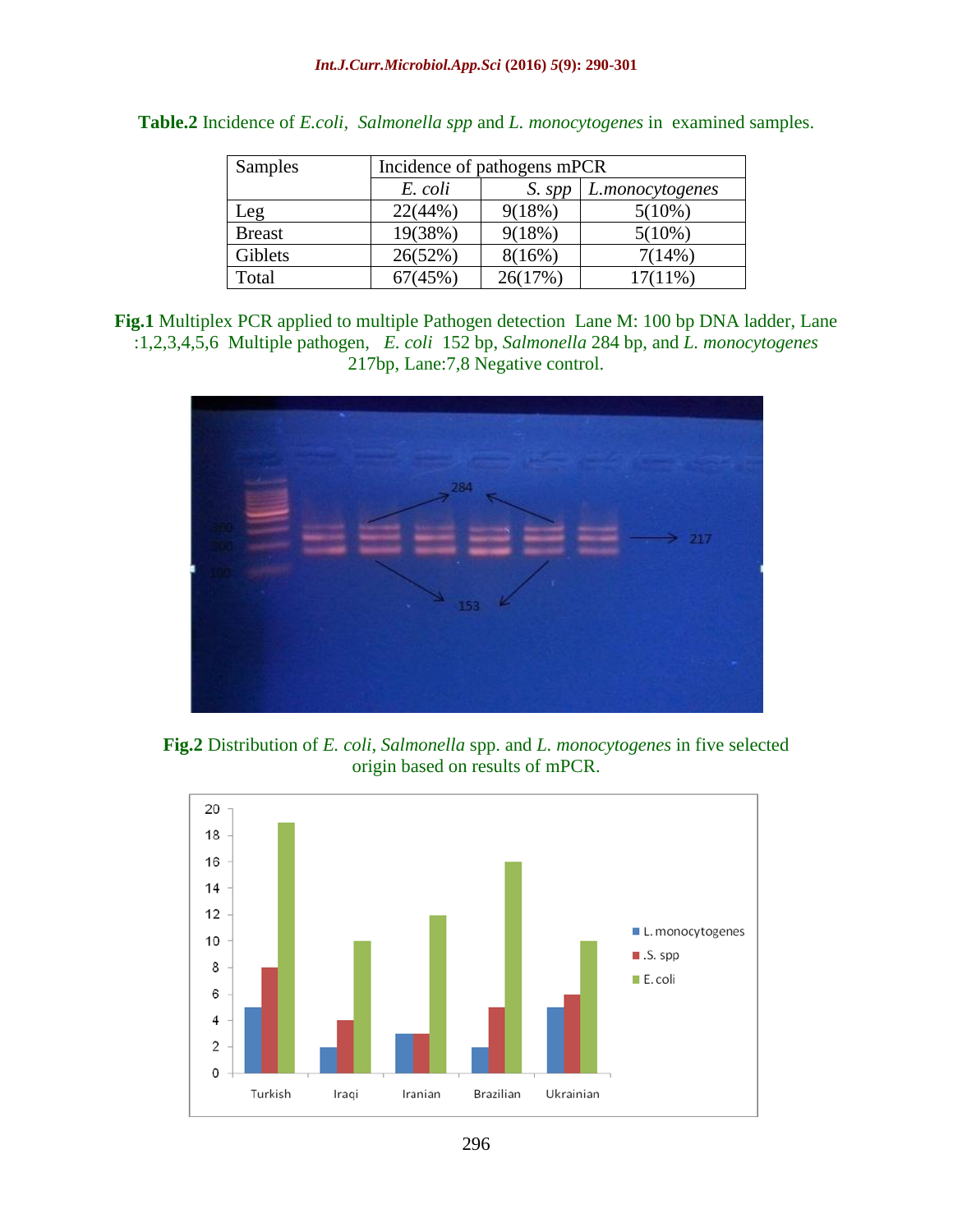According to the previous reports from Iran, 2.6% of the beef and 6% of the lamb samples were contaminated with this pathogen (Jalali and Abedi, 2008).No contamination with *L. monocytogenes* was reported in 200 beef carcasses, in Northern Ireland (Madden *et al*., 2001). However, 0.42% of bison carcasses in USA were contaminated with this pathogen (Li *et al*., 2004). This is consistent with observations that *L. monocytogens* can grow over a wide range of environmental conditions such as refrigeration temperatures (Naravaneni and Jami, 2005), which allows it to overcome the food preservation and safety barriers, and creates a potential risk to human health. The prevalence of *L.monocytogenes* in retail poultry in Leon, Spain, was 32% (Miettinen *et al*., 2001). In addition, the difference in prevalence of *L. monocytogenes* in different parts of chicken might be due to the variation in water content and nutrient level of chicken parts. Montville and Matthews (2008) stated that listerial growth is affected by humidity and nutrient contents of the food.

In the present study*, E. coli* was detected in 63and 53% of origin Turkish and Brazilian followed by Iranian 40%. Samples of origin Turkish and Ukrainian were the most frequently contaminated by *Salmonella* 27 and 20% respectively, and *L. monocytogenes* 17 (Table 2). The differences in these contamination percentages are probably related to numerous factors, including the origin of the chicken lots, the hygiene-sanitary conditions in the abattoirs, and cross-contamination that occurred during plucking, washing, cooling and wrapping, and the way of displayed the product in the markets. When comparing our results to other authors, the discrepancies could be partly due to differences in sampling techniques and the detection methods. Besides, slaughter

hygiene, cross contamination of the products at different stages throughout the food chain should be considered. Variations in the prevalence of foodborne pathogens from different food samples in different studies could be due in part to several factors including: differences in the reservoir, ecological origin of pathogenic strains, sensitivity of detection methods, detected genes, number of samples, type of sample time of sampling (Zhao *et al.,* 2001; Adwan *et al*., 2005) and storage conditions. The finding of high level of bacterial contamination as well as the occurrence of virulence factors in food pathogens strongly indicates the need for the implementation of surveillance programs for food products in Iraq. In conclusion, the mPCR is rapid, effective and sensitive method in detection of foodborn pathogens. Contamination of chicken meat and giblets indicate bad microbiological quality of retail chicken which may due to contamination occur during processing or distribution. It is necessary to put more emphasis on meat hygiene. Therefore, the surveillance of potential contaminant bacteria in different kinds of meat is crucial to safeguard the public health.

# **References**

- Abd El-Aziz, D.M. 2013. Detection of *Salmonella typhimurium* in retail chicken meat and chicken giblets. *Asian Pac. J. Trop. Biomed.,* 3(9): 678-681.
- Abubakar, I., Irvine, L., Aldus, C.F., Wyatt, G.M., Fordham, R., Schelenz, S., Shepstone, L., Howe, A., [Peck,](http://www.ncbi.nlm.nih.gov/pubmed/?term=Peck%20M%5BAuthor%5D&cauthor=true&cauthor_uid=17803865)  [M.](http://www.ncbi.nlm.nih.gov/pubmed/?term=Peck%20M%5BAuthor%5D&cauthor=true&cauthor_uid=17803865), and [Hunter, P.R.](http://www.ncbi.nlm.nih.gov/pubmed/?term=Hunter%20PR%5BAuthor%5D&cauthor=true&cauthor_uid=17803865) 2007. A systematic review of the clinical, public health and cost effectiveness of rapid diagnostic tests for the detection and identification of bacterial intestinal pathogens in faeces and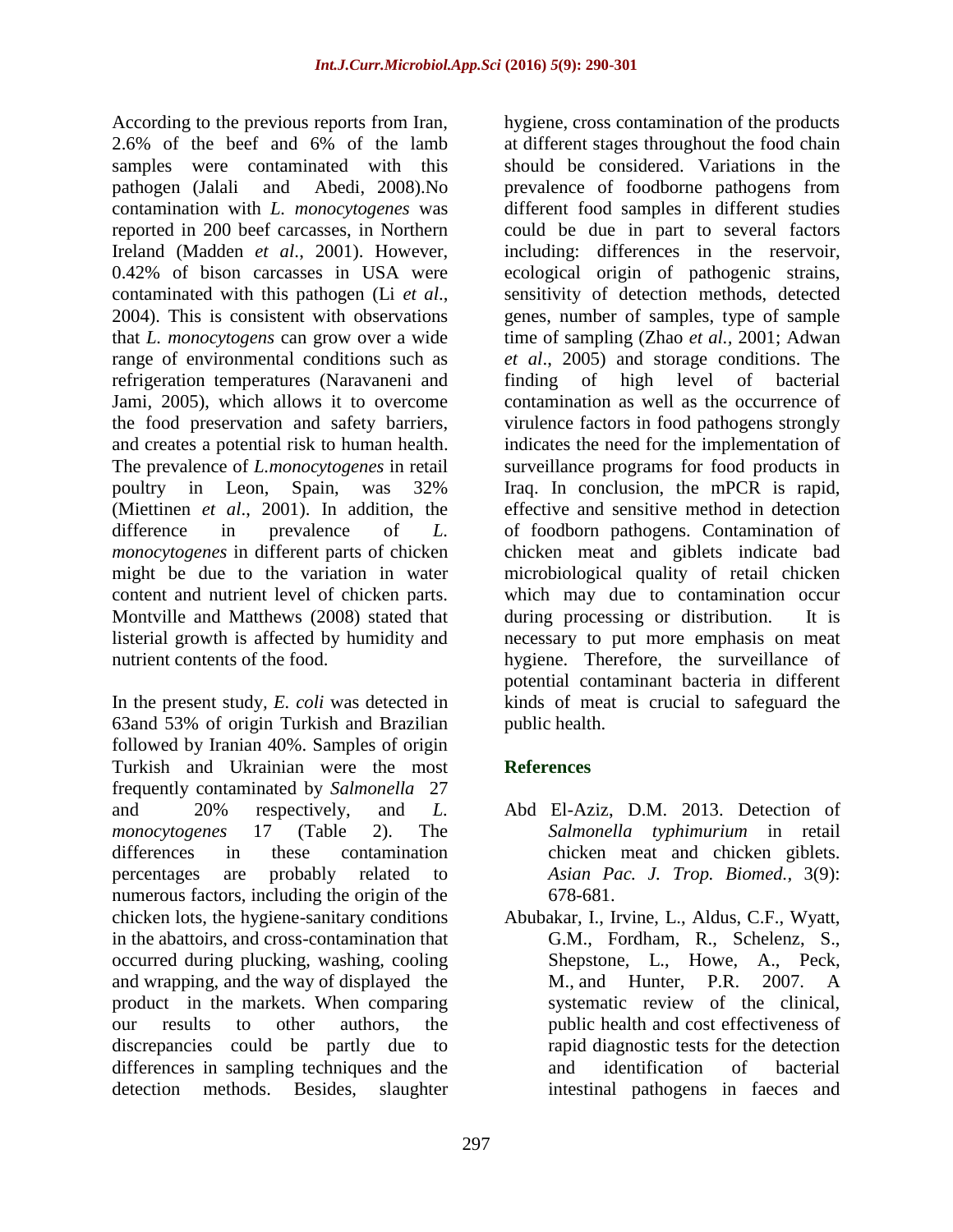food. *Health Technol. Assess.,* 11(36):  $1-216$ .

- Adwan, G., Abu-Shanab, B., Adwan, K. 2005. Enterotoxigenic *Staphylococcus aureus* in raw milk in the North of Palestine. *Turkish J. Biol.,* 29: 229- 232.
- Adwan, G.M., Alqarem, B.R., and Adwan, K.M. 2015. Prevalence of foodborne pathogens in meat samples in Palestine. *Int. Food Res. J.,* 22(5): 1806-1812.
- Ahmed, S.M., Hall, A.J., Robinson, A.E., Verhoef, L., Premkumar, P., and Parashar, U.D. 2014. Global prevalence of norovirus in cases of gastroenteritis: a systematic review and meta-analysis. *Lancet Infect. Dis.,*  14: 725-730.
- AL- Jobori, K.M., Aboodi, A.H. 2015. Detection of *Salmonella spp*. and *Listeria monocytogenes* in soft white cheese using PCR assays. *Int. J. Original Res.,* 1(1): 1-7.
- AL-Jobori, K.M., Aboodi, A.H., and Darweesh, M.G. 2015. Evaluation of diagnostic polymerase chain reaction (PCR)for the detection of *Escherichia coli, Staphylococcus aureus* and *Bacillus cereus* in cheese. *Afr. J. Microbiol. Res.,* 9(9): 611-616.
- AL-Jobori, K.M., and AL-Bakri, A.K. 2015. Comparison between PCR and Culture Methods for Detection of *Salmonella typhimurium* from Food and Beverage. *Donn. J. Food Sci. Tech.,* 1(2): 6-16.
- American Public Health Association (APHA). 1992. Compendium of methods for microbiological examination of Food. 3rd Ed. Brothers, Ann, Arb.
- Baeumler, A.J., Hargis, B.M., Tsolis, R.M. 2000. Tracing the origins of *Salmonella* outbreaks. *Sci.,* 287: 50- 52.
- BeJ, A.K., Joseph, L., Dicesare, Haff, L., and Atlas, R.M. 1991. Detection of *Escherichia coli* and *Shigella spp*. in water by using the Polymerase Chain Reaction and Gene Probes for *uid*. *Appl. Environ. Microbiol.,* 1013-1017.
- Bouchrif, B., Paglietti, B., Murgia, M., Piana, A., Cohen, N., Ennaj, M.M., Rubino, S., Timinoun, M. 2009. Prevalence and antibiotic-resistance of *salmonella* isolated from food in Morocco. *J. Infect. Dev. Ctries.,* 3: 35- 40.
- Chen, J., Tang, J., Liu, J., Cai Z., Bai, X. 2012. Development and evaluation of a multiplex PCR for simultaneous detection of five foodborne pathogens. *J. Appl. Microbiol.,* 112: 823–830.
- Dinçer, A.H., and Baysa, T. 2004. Decontamination techniques of pathogen bacteria in meat and poultry. *Crit. Rev. Microbiol.,* 30: 197-204.
- European Commission. Commission Regulation (EC) No 2073/2005 of 15 November 2005 on microbiological criteria for foodstuffs. *Off. J. Eur. Union L.,* 338(1).
- Food Safety and Inspection Service (FSIS). 1999. microbiological hazard identification guide for meat and poultry components of products produced by very small plants, 1999. Retrieved from http://www.fsis.usda.gov/Oa/haccp/hig uide.pdf? redirecthttp=true.
- Germini, A., Masola, A., Carnevali, P., and Marchelli, R. 2009. Simultaneous detection of *Escherichia coli* O175: H7, *Salmonella spp*., and *Listeria monocytogene*s by multiplex PCR. *Food Cont.,* 20(8):733–738.
- Hassan, Kh.I., and Hama Saleh, S.K. 2016. A rapid methods for PCR based on detection of Salmonella spp. and Staphylococcus aureus in spiked and naturally contaminated food. *Iraqi J.*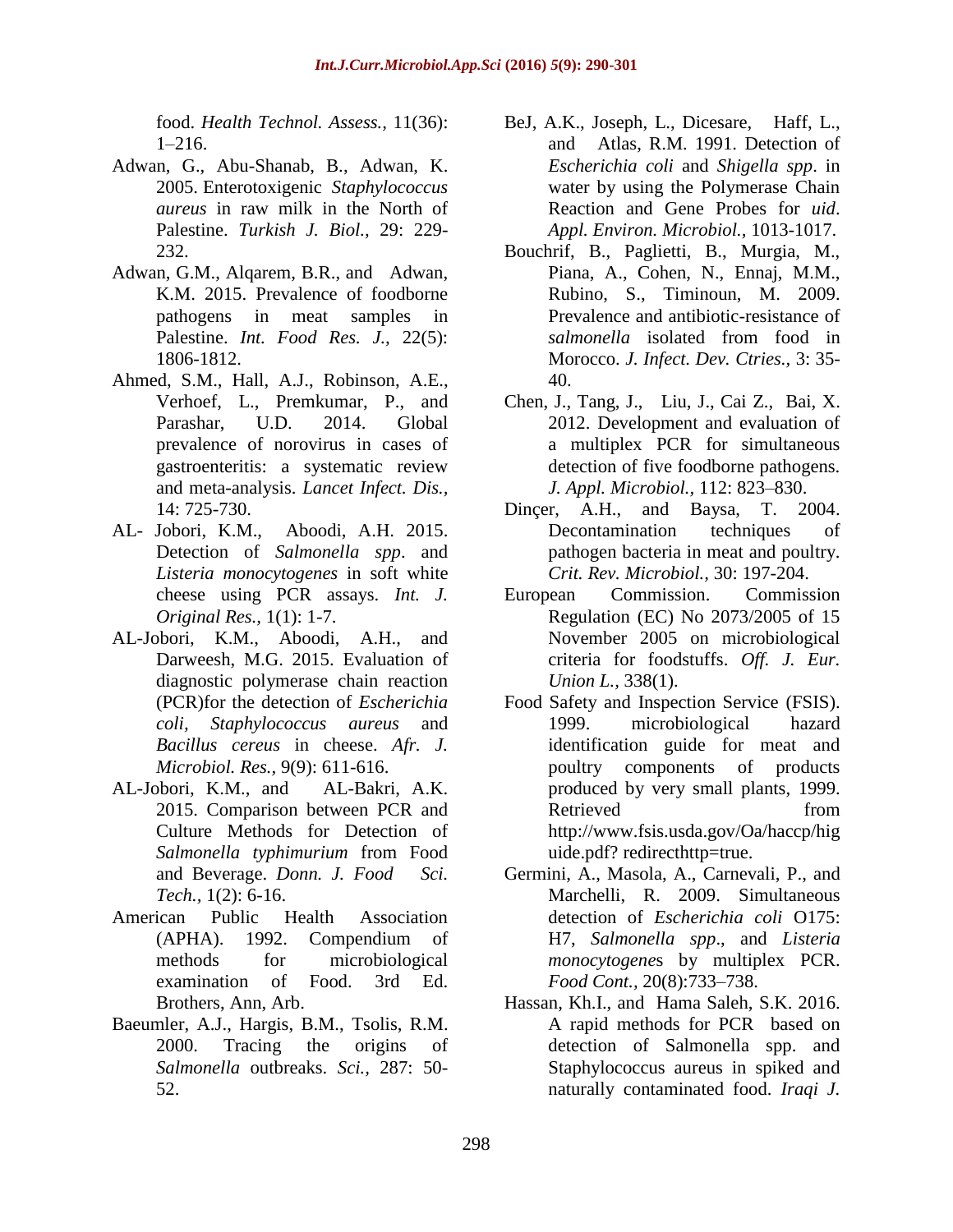*Agri. Sci.,* 47: (Special Issue): 66-73.

- Jalali, M., and Abedi, D. 2008. Prevalence of *Listeria* species in food products in Isfahan, Iran. *Int. J. Food Microbiol.,*  122(3): 336–340.
- Kagambèga, A., Martikainen, O.,Lienemann, T., Siitonen, A., Traoré, A.S., Barro, N., and Haukka, K. 2012. Diarrheagenic *Escherichia coli* detected by 16-plex PCR in raw meat and beef intestines sold at local markets in Ouagadougou, Burkina Faso*. Inter. J. Food Microbiol.,* 153: 154- 158.
- Kupradit, C., Ruamkuson, D., Rodtong, S., and Ketudat-Cairns, M. 2013. Novel multiplex polymerase chain reaction and an oligonucleotide array for specific detection of the dominant foodborne bacterial pathogens in chicken meat. *Afr. J. Microbiol. Res.,* 7(24): 3085-3095.
- Lazcka, O., Del Campo, F., and ũno, F.X. 2007. Pathogen detection: a perspective of traditional methods and biosensors. *Biosens. Bioelectron,* 22: 1205-1217.
- Li, Q., Sherwood, J.S., and Logue, C.M. 2004. The prevalence of *Listeria, Salmonell, scherichia coli and E. coli* O157: H7 on bison carcasses during processing. *Food Microbiol.,* 21(6): 791–799.
- Madden, R.H., Espie, W., Moran, L., McBride, J., Scates, P. 2001. Occurrence of *Escherichia coli* O157: H7, *Listeria monocytogenes, Salmonella* and *Campylobacter spp*. on beef carcasses in Northern Ireland. *Meat sci.,* 58(4): 343–346.
- Mead, G.C. 2000. Fresh and furtherprocessed poultry. *In*: B. M. Lund, T. C. Baird Parker, G. W. Gould (eds). "The Microbiological Safety and Quality of Food". Vol I, Aspen Publ. Gaithersburg, Maryland. Pp.

445-471.

- Miettinen, M.K., Palmu, L., Björkroth, K.J., and Korkeala, H. 2001. Prevalence of *Listeria monocytogenes* in broilers at the abattoir, processing plant, and retail level. *J. Food Prot.,* 64: 994- 999.
- Momtaz, H., and Jamshidi, A. 2013. Shiga toxin-producing *Escherichia coli* isolated from chicken meat in Iran: Serogroups, virulence factors, and antimicrobial resistance properties. *Poultry Sci.,* 92 :1305–1313.
- Montville, T.J., and Matthews, K.R. 2008. Food Microbiology. ASM Press, Washington, DC.
- Naravaneni, R., and Jamil, K. 2005. Rapid detection of food-borne pathogens by using molecular techniques. *J. Med. Microbiol.,* 54: 51-54.
- Nel, S., Lues, J.F.R., Buys, E.M., and Venter, P. 2004. Bacterial populations associated with meat from the deboning room of a high throughput red meat abattoir. *Meat Sci.,* 66: 667- 674.
- Nguyen, G., Abo-Samaha, M.I., Reddy, G., Abdulrahman, M., Samuel, T., Adesiyun, A., and Abdela, W. 2015. Improved Detection of *Campylobacter jejuni, Listeria monocytogenes* and *Salmonella Typhimurium* from Raw Meat Products Using Conventional and Newly Developed TaqMan Assays. *Int. J. Poultry Sci.,* 14(7): 364- 375.
- Panisello, P.J., Rooney, R., Quantick P.C., and Stanwell- Smith, R. 2000. Application of foodborne disease outbreak data in the development and maintenance of HACCP systems. *Int. J. Food Microbiol.,* 59: 221-234.
- Radhika, M., Saugata, M., Murali, H.S., and Batra, H.V. 2014. A novel multiplex PCR for the simultaneous detection of *Salmonella enterica* and *Shigella*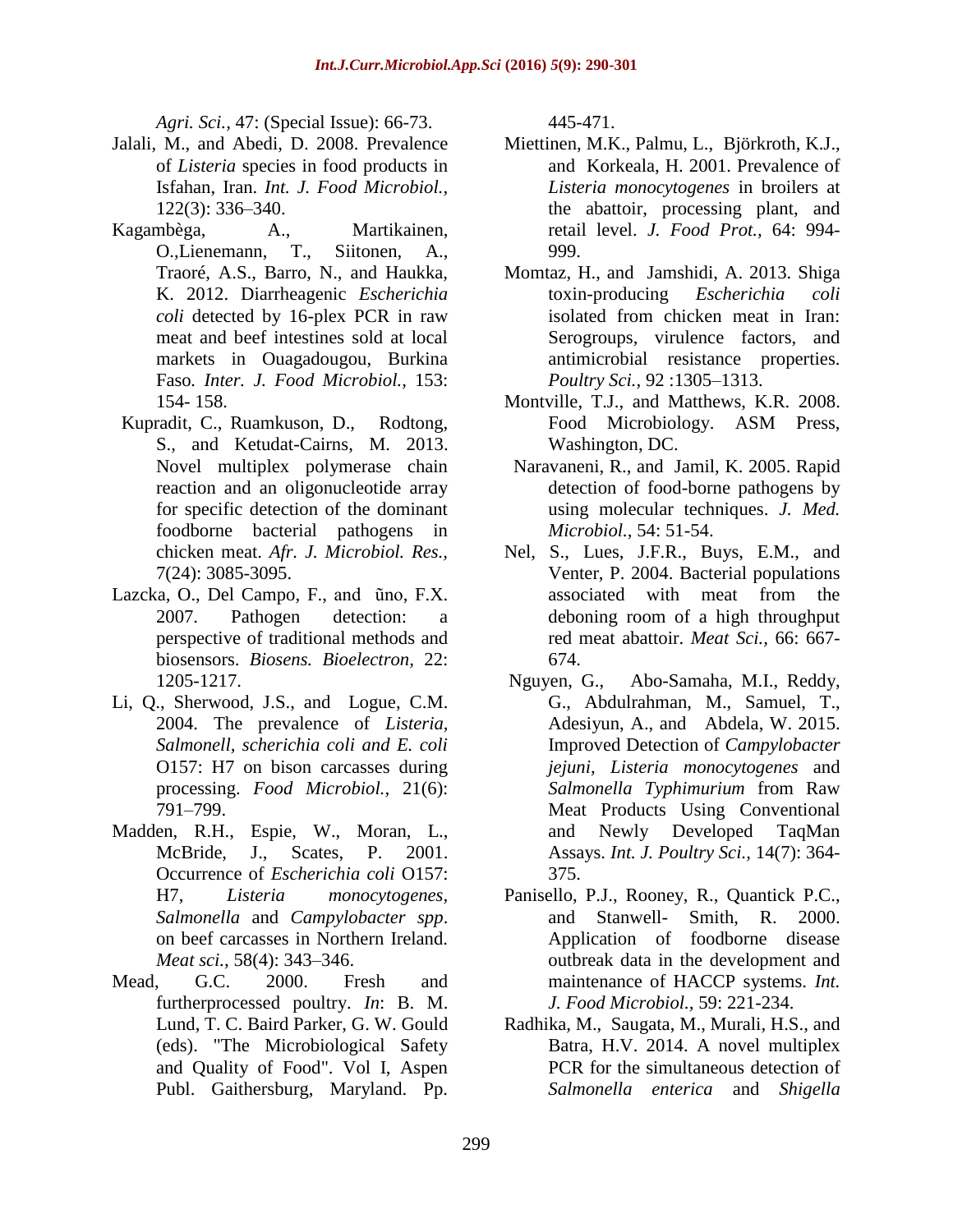species. *Brazilian J. Microbiol.,* 45(2): 667-676.

- Rahn, K., Grandis, S.A. De., Clarke, RC., Mcewen, S.A., Galan, J.E., Ginocchio, C., Curtiss, R., and Gyles, C.L. 1992. Amplification of an *invA* gene sequence of *Salmonella typhimurium*  by polymerase chain reaction as a specific method of detection of *Salmonella*. *Mol. Cellular Probes,* 6: 271-279.
- Roberts, D., and Greenwood, M. 2003.Practical food microbiology. 3rd ed. Oxford: Blackwell publishing Ltd, p. 58-65.
- Rocourt, J., and Cossart, P. 1997. *Listeria monocytogenes*. *In*: M.P. Doyle, L.R.Buechat,and T.J.Montville (eds.)." Food Microbiology-Fundamentals and Frontiers " 2 ed; 1997. p. 337–352.
- Rodpai, E., Moongkarndia, P., Tungrugsasutb, W., Phisannoradeja, R., and Kanarat, S. 2012. Comparison of multiplex polymerase chain reaction and immunoassay to detect *Salmonella spp., S. Typhimurium*, and *S. Enteritidis* in Thai chicken meat. *Sci., Asia,* 39: 150–159.
- Saeed, A.A., Hasoon, M.F., and Mohammed, M.H. 2013. Isolation and Molecular Identification of *Salmonella typhimurium* from Chicken Meat in Iraq*. J. World's Poult. Res.,* 3(2): 63- 67.
- Settanni, L., and Corsetti, A. 2007. The use of multiplex PCR to detect and differentiate food- and beverage associated microorganisms: A review. *J. Microbiol. Meth.,* 69: 1–22.
- Severgnini, M., Cremonesi,P., Consolandi, C., De Bellis,G., and Castiglioni, B. 2011. Advances in DNA microarray technology for the detection of foodborne pathogens. *Food Bioprocess Technol.,* 4: 936-953.
- Soumet, C., Ermel, G., Rose, N., Rose, V.,

Drouin, P., Salvat, G., and Colin, P. 1999. Evaluation of multiplex PCR assay for simultaneous identification of *Salmonella sp., Salmonella Enteritidis* and *Salmonella Typhimurium* from environmental swabs of poultry houses. *Lett. Appl. Microbiol.,* 28: 113–117.

- Stevens, A., Kaboré, Y., Perrier-GrosClaude; Jean-David; Millemann, Y., Brisabois, A.,Catteau, M.,Cavin, JeanFrançois, and Dufour, B.(2006). Prevalence and antibiotic-resistance of *salmonella* isolated from beef sampled from the slaughterhouse and from retailers in Dakar (Senegal). *Inter. J. Food Microbiol.,* 110: 178–186.
- Wang, R., Cao, W.W., and Carl, E. 1997. CernigliaPhylogenetic analysis and identification of *Shigella spp*. by molecular probes. *Mol. cellular probes, 1*1(6): 427-430.
- Wang, X.W., Zhang, L., Jin, L.Q., Jin, M., Shen, Z.Q., An, S., Chao, F.H., and Li, J.W. 2007. Development and application of an oligonucleotide microarray for the detection of foodborne bacterial pathogens. *Appl. Microbiol. Biotechnol.,* 76: 225-233.
- Wei, B., Cha, S.Y., Kang, M., Park, I. J., Moon, O.K., Park, C.K., and Jang, H.- K. 2013. Development and application of a multiplex PCR assay for rapid detection of 4 major bacterial pathogens in ducks. *Poultry Sci.,* 92: 1164–1170.
- WHO Global Salm. Surv. 2006. Progress report 2000-2005. Available from: < http://www.who.int/salmsurv/en/>(acc essed 12/06/2007).
- Xiao, X., Zhang, L., Wu, H., Yu, Y., Tang, Y., Liu, D., and Li, X. 2014. Simultaneous detection of *Salmonella, Listeria monocytogenes*, and *Staphylococcus aureus* by multiplex real-time PCR assays using high-